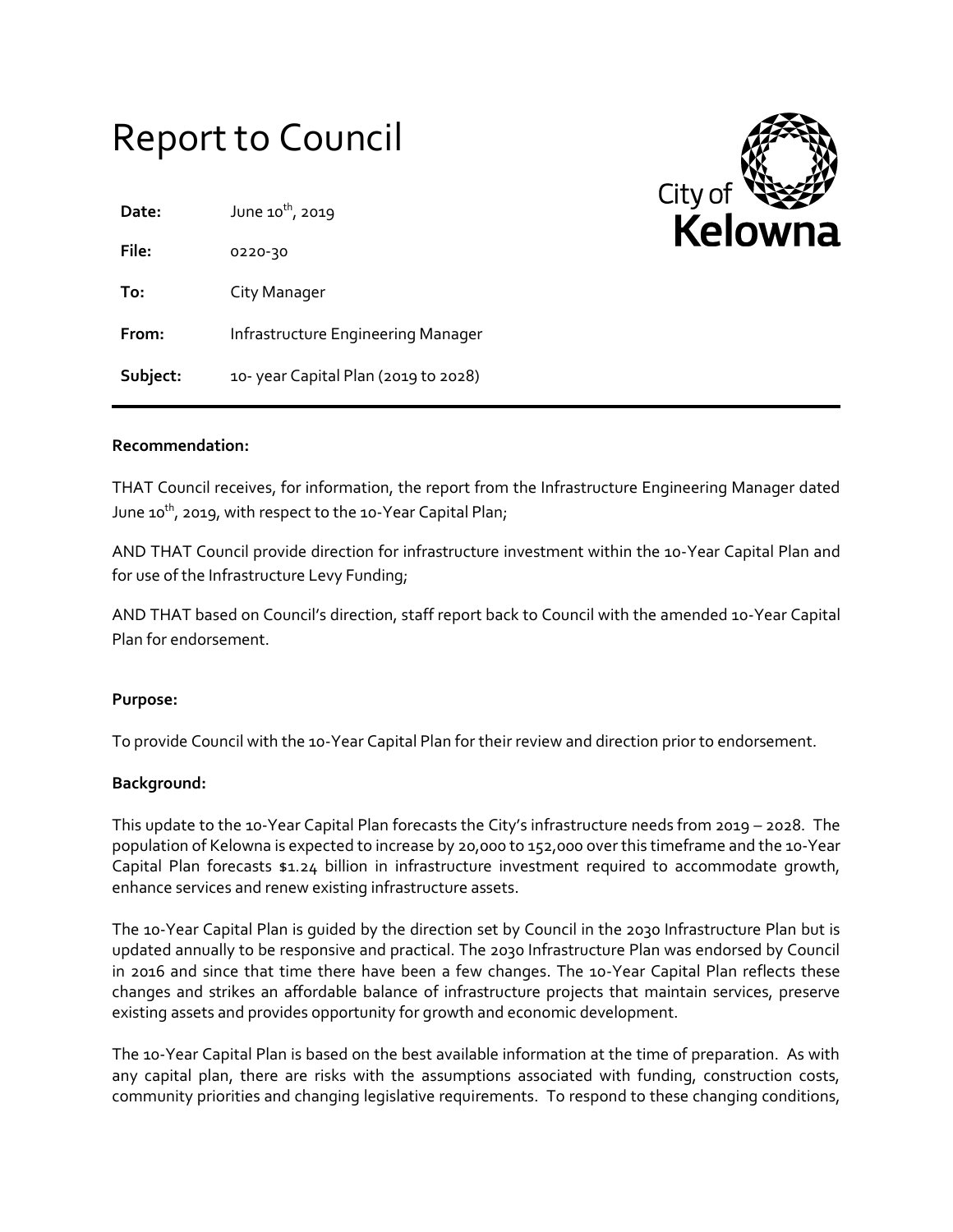the City is committed to updating the 10-Year Capital Plan on an annual basis so that the plan remains accurate, responsive and practical. By doing so, the 10-Year Capital Plan will help maximize the infrastructure investment in the community where and when it is most needed.

A summary of the 10-Year Capital Plan is provided below and the reader is directed to the attached 10- Year Capital Plan for complete details.

## Infrastructure Investment Summary

The 10-Year Capital Plan forecasts \$1.24 billion of capital investment across 12 asset service areas (Fig. 1). Guided by Council and Corporate priorities proposed capital investment will focus in the following areas:

- Renewal of critical aging infrastructure,
- Flood protection infrastructure to protect the community against the effects of climate change,
- Transportation and mobility infrastructure making it easier for all people to get around by vehicle, transit, cycling and walking,
- Community amenities like recreation centres, parks and public space to keep pace with Kelowna's population growth and the evolving needs of its residents,
- Airport development to support more than 2 million passengers annually.



**Fig. 1.** Investment by service area \$1.24 billion*.*

Several funding sources support the planned infrastructure investment including: Taxation, Gas Tax, Surplus/Reserves, DCC Reserves, Borrowing, confirmed Grants, Developer/Community Contributions, Municipal Works Reserve, Utility and Airport revenues (Fig. 2). The general taxation share of funding is \$171 million and represents 13% of the total infrastructure investment.

Council approved an Infrastructure Levy (IL) in the 2019 Budget (discussed later in report). The Infrastructure Levy will generate \$3.0 million of additional revenue in 2019 and \$5.6 million per year thereafter.



**Fig.2.** Available funding by source \$1.3 billion including Infrastructure Levy.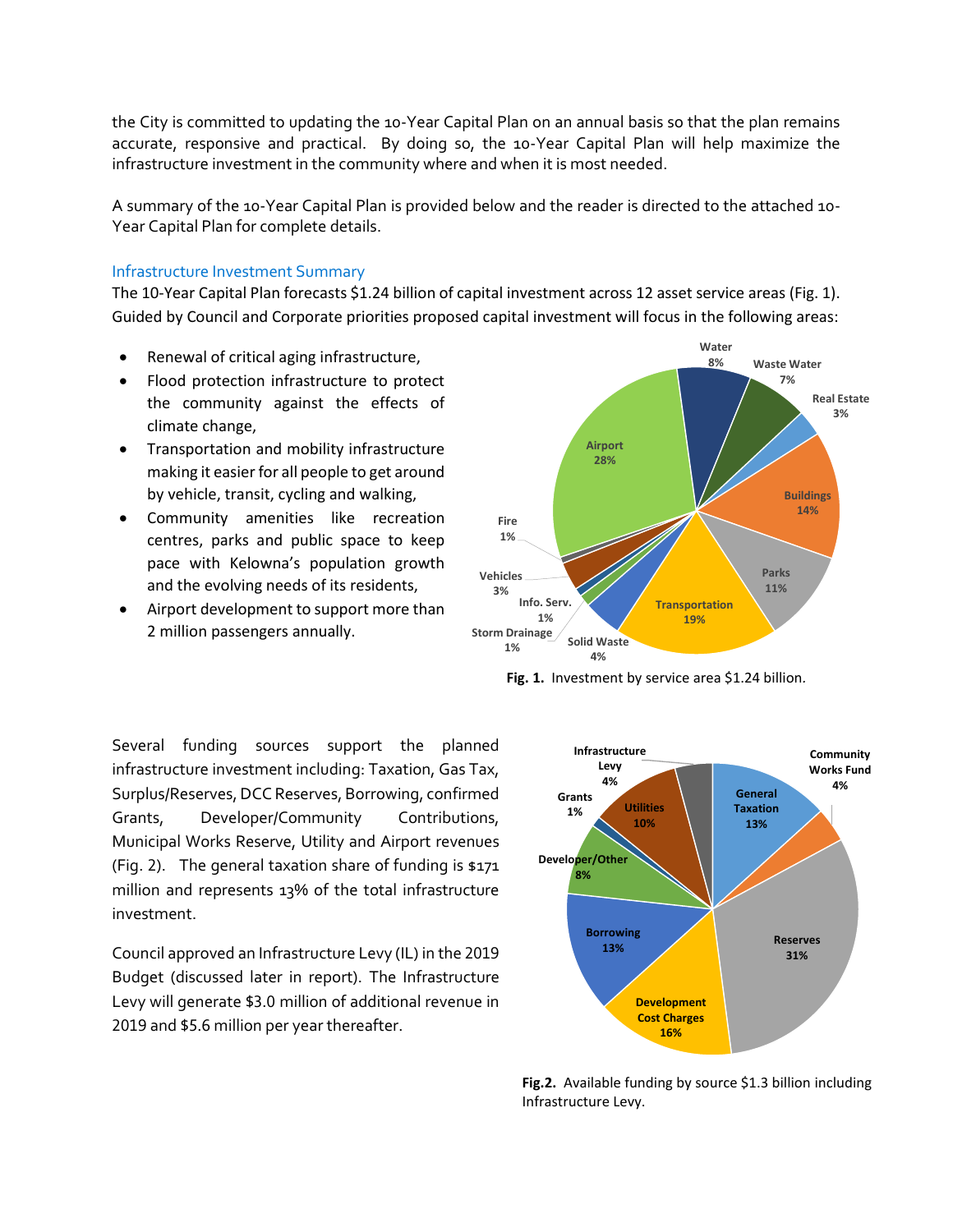Over the next 10-years the Infrastructure Levy(IL) will provide an additional \$54 million available for infrastructure investment bringing the available funding to \$1.3 billion.

The IL funds have not been allocated and are available to Council to assign to priority project(s) during their review of this and future 10-Year Capital Plans. As discussed later in this report, Staff have identified for Council's consideration several high priority projects, that align with Council's priorities, Corporate focus areas or the theme areas from Imagine Kelowna.

The previous 10-Year Capital Plan was endorsed by Council in July 2018 and since that time there has been a few notable changes. Construction costs have increased significantly in the past year as Kelowna is in a period of growth with labour and materials in high demand. In addition, new projects have been added to the 10-Year Capital Plan and the scope of existing projects has expanded to enhance services and support growth. Lastly, the planning horizon for this update has been moved ahead by one year (2019 - 2028) compared to the previous approved 10-Year Capital Plan (2018 – 2027). By moving ahead one year, the planning horizon now includes several significant projects that were planned for in the 2030 Infrastructure Plan.

Total infrastructure investment has increased by \$184 million to \$1.24 billion in the updated 10-Year Capital Plan for P1 projects. The drivers for the increase are noted below. This list is not comprehensive and does not include many of the smaller changes related to cost increases and reductions, project additions and deletions and impacts related to project timing (see Appendix of 10-Year Capital Plan for change summary.

- Buildings (\$30 million increase)
	- $\circ$  Parkinson Recreation Centre Site work & field relocation \$16 million (new project)
	- o Parkinson Recreation Centre Building Replacement \$20 million (cost increase)
- Transportation (\$30 million increase)
	- o Central Green Pedestrian Overpass advanced from 2030 to 2021 \$5.5 million
	- o The planning horizon for this update has been moved ahead by one year (2019 -2028) compared to the previous approved 10-Year Capital Plan (2018 – 2027). By moving ahead one year, the planning horizon now includes several significant DCC road projects in 2028 valued at \$32 million. These projects were planned for in the 2030 Infrastructure Plan.
- Water (\$35 million increase)
	- o Water Network Renewal and Upgrades \$30 million (new projects and cost increases)
- Airport (\$88 million increase)
	- o Airport Hotel and Parking Development- \$32 million (new project)
	- o Airport Mill Creek Realignment \$13.5 million (new project)
	- o Mill Creek Realignment \$13.5 million (new project)
	- o Airport Terminal Expansion South \$33.6 million (cost increase)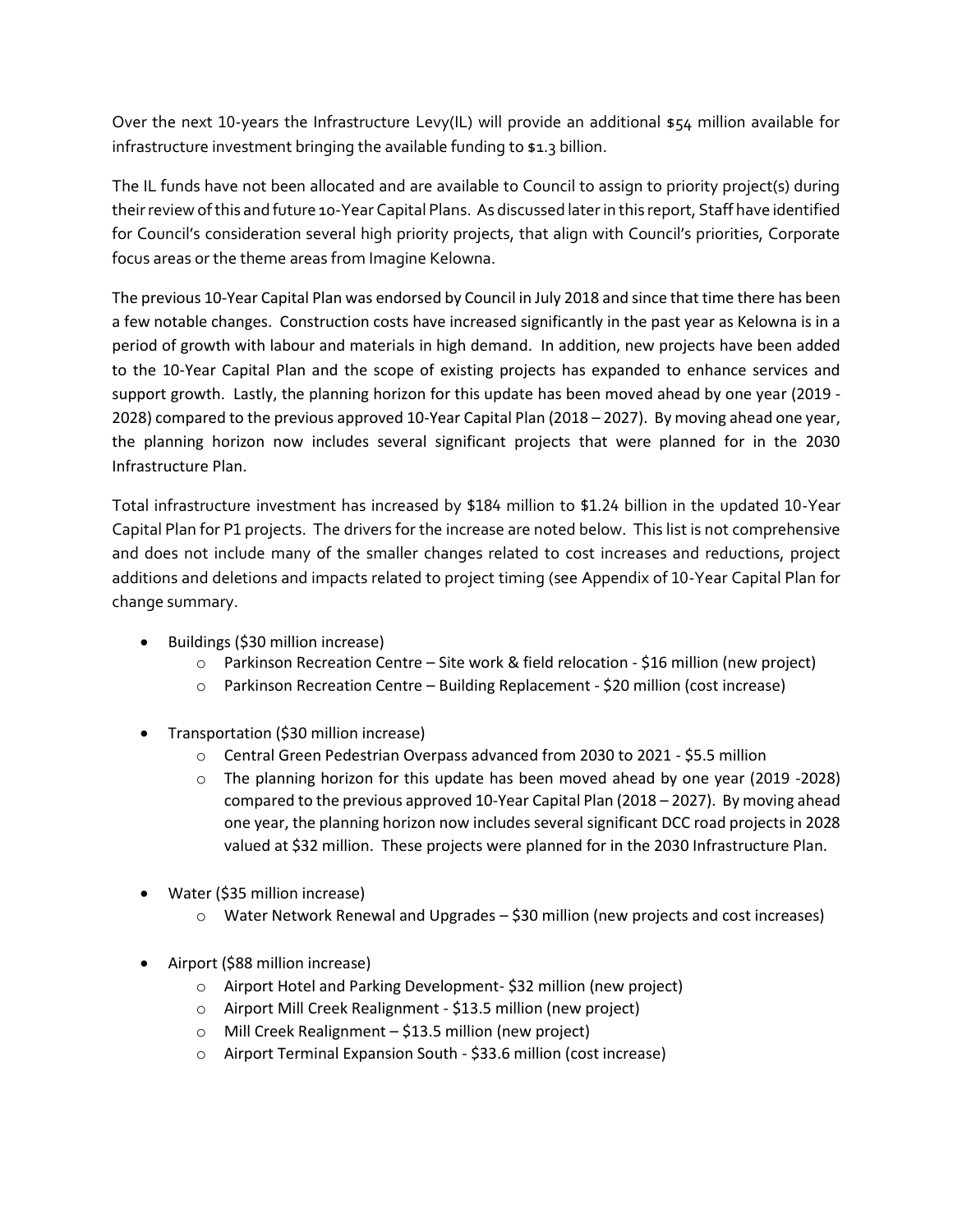#### Operational Impacts

Renewal of existing infrastructure is assumed to have no operational impacts because operational budgets are currently in place to support existing infrastructure. However, the 10-Year Capital Plan forecasts \$854 million of new infrastructure to accommodate growth and improve services to the community. This new infrastructure will require additional funding to operate and maintain. The operational impacts for the self-funded service areas including Water, Wastewater, Solid Waste and Airport will be accounted for in their respective funding models. The General Fund cost centers (Real Estate, Buildings, Parks, Transportation, Storm Drainage, Information Services and Vehicles) will require an additional \$8.7 million annually to operate and maintain this new infrastructure.

## Priority 2 Projects

Infrastructure projects that are lower priority and not fully funded are termed Priority 2 (P2) projects. P2 projects amount to \$596 million in the 10-Year Capital Plan and include projects to accommodate growth, enhance services, and renew existing assets (Fig. 3).

Several large P2 projects are contingent on funding from other sources (i.e. DCC's, grants, utilities or partnerships). Projects include:

- Clement 2 (Hwy 33 Ext.) \$57 million
- Airport Exchange \$35 million
- Transit Facility \$65 million
- Kelowna Community Theatre \$68 million
- Wastewater Digester \$49 million



**Fig. 3.** P2 Investment shortfall by asset category.

Table 1 provides a breakdown of funding sources and shows that the City requires approximately \$398 million to fund its share of P2 projects. This funding shortfall, or Infrastructure Deficit, has decreased from the previously reported (2018) value of \$478 million.

Table 1 - Assumed infrastructure funding sources for P2 projects.

| <b>INFRASTRUCTURE CATEGORY</b>    |       | <b>Funding</b> |        |  |
|-----------------------------------|-------|----------------|--------|--|
|                                   | Cost  | City           | Other* |  |
| <b>Renewal</b>                    | \$167 | \$156          | \$11   |  |
|                                   |       |                |        |  |
| Growth                            | \$286 | \$154          | \$133  |  |
|                                   |       |                |        |  |
| <b>Service Level Improvements</b> | \$196 | \$142          | \$54   |  |
|                                   |       |                |        |  |
| <b>Less: Infrastructure Levy</b>  | (554) | (554)          | \$0    |  |
|                                   |       |                |        |  |
| <b>TOTAL</b>                      | \$596 | \$398          | \$198  |  |

\*Other includes DCC's, Grants, Utilities and Partnerships.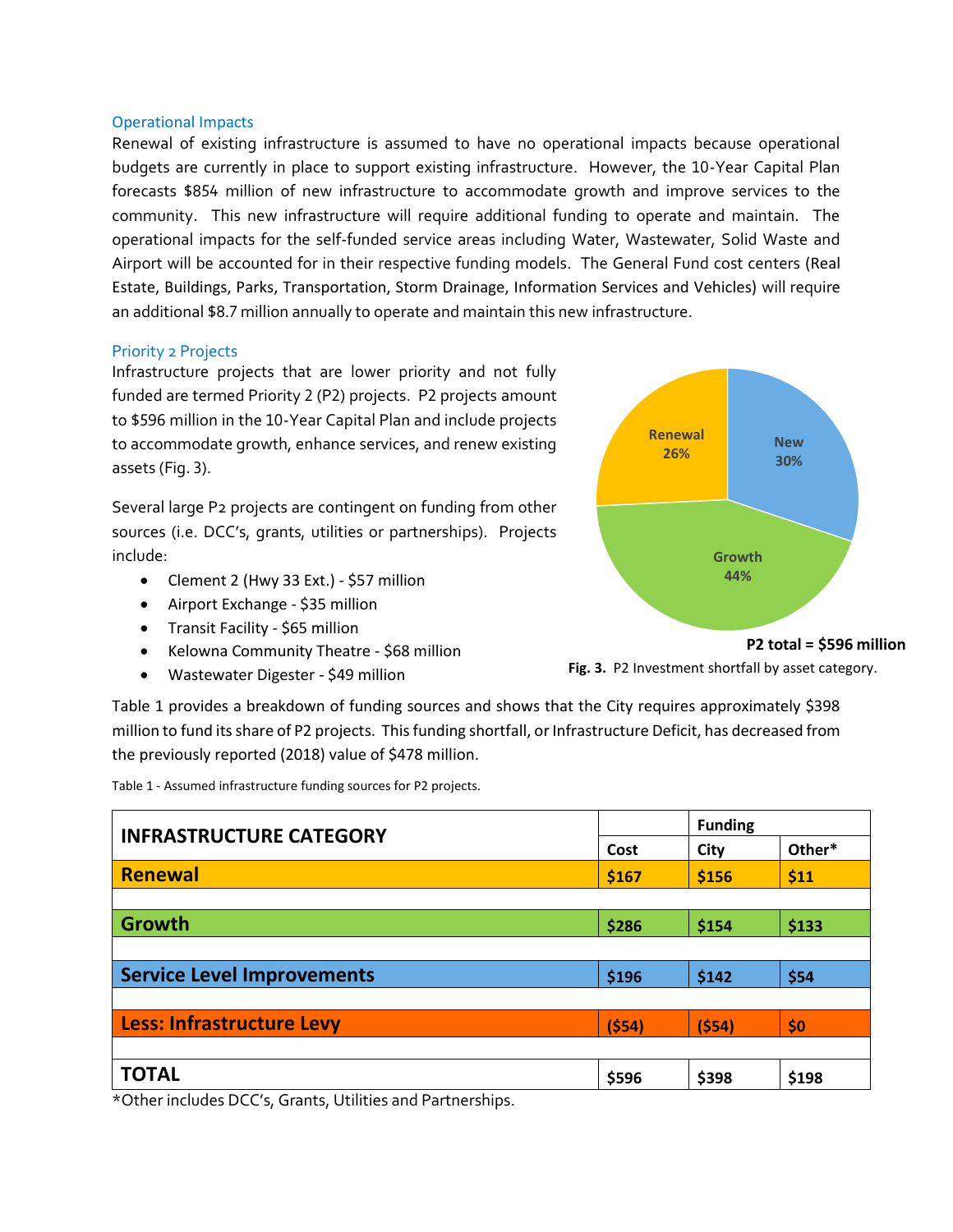The funding source(s) for the \$398 million infrastructure deficit have not been identified and will be the focus of further analysis over the coming months.

## Infrastructure Levy

Council approved a 1.95% Infrastructure Levy (IL) in the 2019 Provisional Budget. Additional funding from new construction revenue (\$435,000) was approved at Final Budget that brings the IL to 2.27% in 2019. The infrastructure levy (IL) will be included in both the 2019 and 2020 budgets, and ongoing thereafter. The amount to be contributed over the next 10 years to the IL reserve is as follows:

| Year  | 2019  |  |  | 2020   2021   2022   2023   2024   2025   2026   2027   2028                         |  | Total |
|-------|-------|--|--|--------------------------------------------------------------------------------------|--|-------|
| Total | \$3.0 |  |  | $\frac{1}{5}$ \$5.6 \ \$5.6 \ \$5.6 \ \$5.6 \ \$5.6 \ \$5.6 \ \$5.6 \ \$5.6 \ \$53.8 |  |       |

| Table 2 - Projected revenue from infrastructure levy (\$millions) |  |  |  |  |  |
|-------------------------------------------------------------------|--|--|--|--|--|
|-------------------------------------------------------------------|--|--|--|--|--|

Note: Contributions to the Infrastructure Levy Reserve are ongoing.

A portion of New Construction Revenue funding (\$435,000) was added to IL so that it is purposefully directed to the Infrastructure Deficit funding that Council had endorsed giving Council assurance that the funding will be used for this purpose.

As noted previously, funding from the Infrastructure Levy has not been allocated and is available to Council to assign to priority project(s). Staff have identified for Council's consideration several high priority projects to be funded by the Infrastructure Levy funds in 2019 and 2020.

## **2019 (total \$3.0 million)**

- Transportation Renewal \$2 million Recent road, bridge and transportation infrastructure condition assessments have identified increased renewal investment required to maintain the current service level for the City's transportations network. The IL funds will be allocated to the road resurfacing program, traffic control, street lights, bikeway, and bridge rehabilitation programs.
- Mill Creek Drainage Improvements \$1 million The City received a 40% grant from Infrastructure Canada to fund the \$55 million Mill Creek Flood Protection Project that will be completed over the next ten years. The City does not have all of the matching funds needed to leverage the full amount of the grant, however. The IL funds will leverage the matching 40% grant and the combined \$1.67 million investment will advance critical flood protection work along Mill Creek.

## **2020 (total \$5.6 million)**

• Parks Development - \$3 million

Subject to further consultation and Council approval, a Parks Development DCC may be implemented as soon as 1 Jan 2020, focusing initially on Neighbourhood and Community Parks. The Infrastructure Levy can be leveraged as the matching municipal contribution for the first DCC development projects. Recommended City priorities would be to bring the completion of Rutland Centennial Park forward and Dehart Park.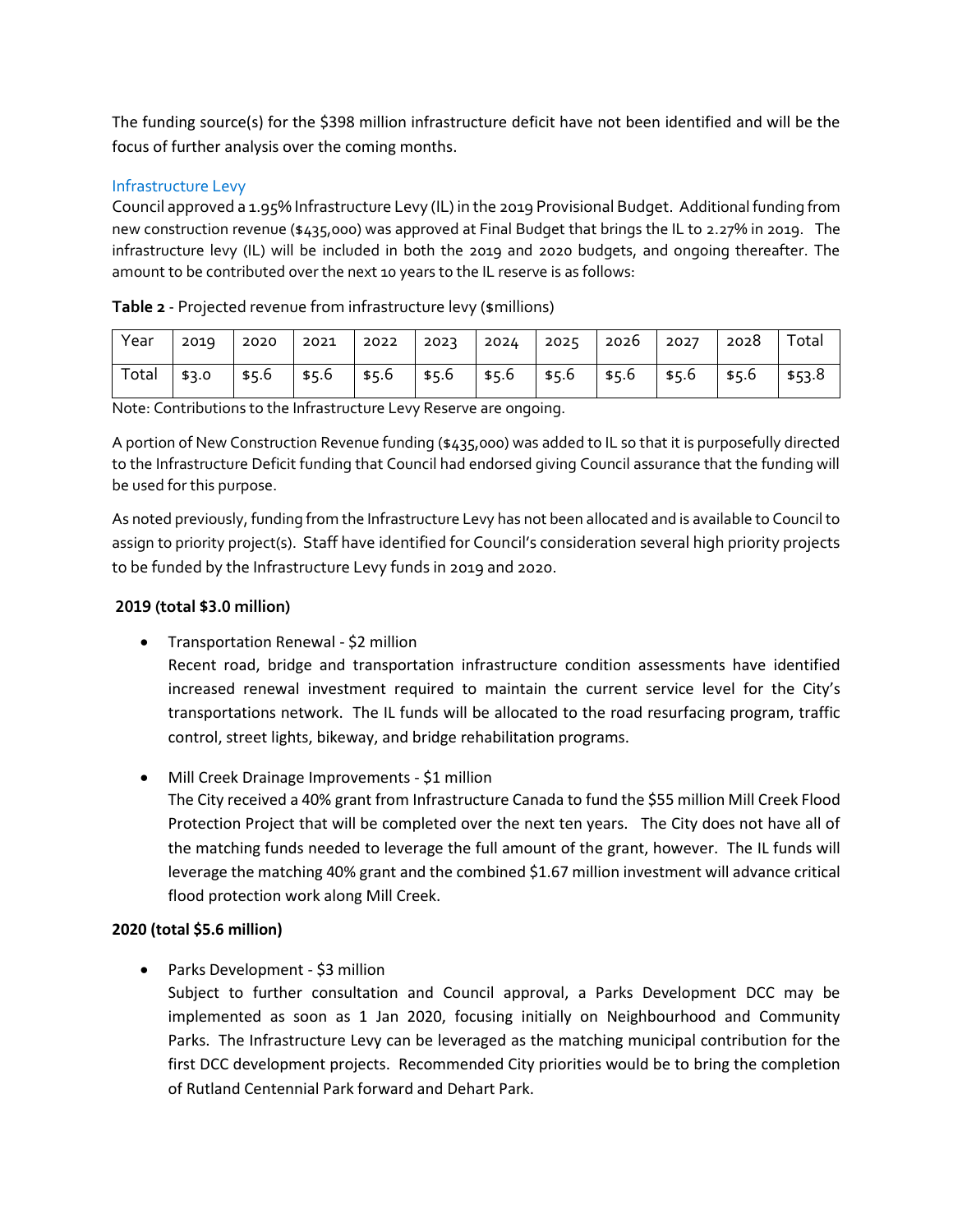- Mill Creek Drainage improvements \$1.0 million The IL funds will leverage the matching 40% grant and the combined \$1.67 million investment will advance critical flood protection work along Mill Creek.
- Transportation Renewal \$1.6 million The IL funds will be allocated to the road resurfacing program, traffic control, street lights, bikeway, and bridge rehabilitation programs.

## Gas Tax Funding

The Federal Government announced in the 2019 Budget a one-time transfer of funding through the federal Gas Tax Fund to address short-term priorities in municipalities and First Nation communities. Kelowna will receive \$5.2 million in 2019 on top of the scheduled allotment from the Federal Gas Tax Agreement – Community Works Fund Allocations.

Staff recommend using a portion (\$3.7 million) of this funding to advance the Central Green Pedestrian Overpass for construction in 2020/21. The balance of this \$5.5 million project will be funded from the Land Sales Reserve. The Overpass, which was previously scheduled for 2030, is a Ministry of Transportation and Infrastructure requirement for rezoning of the Central Green development and will allow access across Hwy 97 and increase connectivity to and from downtown.

The remainder of the additional Gas Tax funding will be held in reserve and used for future priority infrastructure investment.

## **Financial/Budgetary Considerations:**

The 10-Year Capital Plan is based on sound financial information and assumptions and will be used to guide the annual capital plan as part of the annual budgeting process. The 10-Year Capital Plan is a forecast of infrastructure projects, as Council's approval of these projects occurs during the annual budget process.

## **Internal Circulation:**

Divisional Director, Infrastructure Division Deputy City Manager Divisional Director, Active Living and Culture Divisional Director, Human Resources & Community Safety Divisional Director, Partnerships & Investments Divisional Director, Planning & Development Services Divisional Director, Financial Services Airport Director Financial Planning Manager Fire Chief Fleet Services Manager Information Services Department Manager Infrastructure Operations Department Manager Parks & Buildings Planning Manager Transportation Engineering Manager